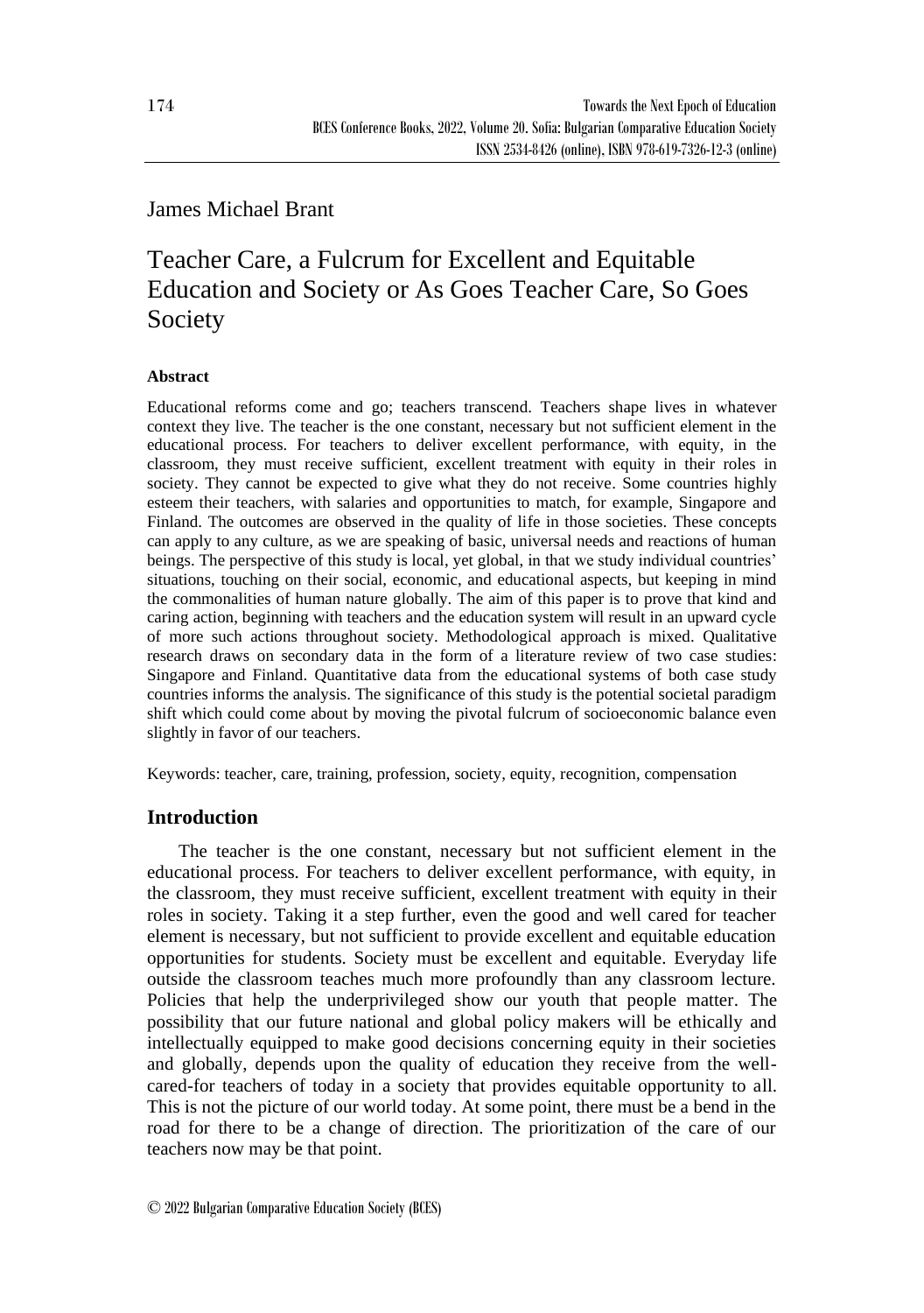The hypothesis of this paper is: Kind and caring action, injected into the system of this world at whatever point, teachers and the education system being a particularly strategic point; will result in an upward cycle of more kind and caring actions throughout society, a domino effect, first carried out and taught by the teachers, then reflected by their students who in turn go out to make a caring and loving society, which teaches by actions the loving and caring attitude and life perspective it learned in school. No matter what profession or trade these students go into, they will effectively be acting as teachers. This will imprint upon their generation and upcoming generations. Furthermore, among each cohort there will be those who go into the formal education system as teachers, who repeat the process. Even if the world around us is not loving and caring today, if we interject this element of love and care for our teachers, also providing for their use, a curriculum which teaches to their students this love and care for others, the effect will ripple throughout the surrounding layers and sectors of society, and on into the future ones.

#### **Theoretical underpinnings**

Social constructivist theory is the lens through which we observe the learning curve of not only each case study's education system, but also the whole society around it. Critical education and social education theories also have bearing. The first addresses the need for education as a tool of transformation in society to effect justice and equality (Mellor, 2013). The second refers to the need for ethics-filled social studies curricula to reach beyond mere book learning and imbue the school atmosphere, reflect in the school staff, and extend into every sector of society, for it to imprint upon the lives of the students (Giroux & Penna, 1979).

#### **Research methodology**

Mixed method qualitative and quantitative is employed. Qualitative research draws on secondary data in the form of a literature review of two case studies: Singapore and Finland. Aside from this, articles on social psychology are cited which support the rationale behind interventions highlighted in the studies. Quantitative data from the educational systems of both case study countries informs the analysis. The cases were chosen for their relevance to the research theme, making them key cases also holding value for their universality. The developing world has great need of trained teachers as recognized in UN SDG 4.

#### **Good teachers, a common needed denominator**

Throughout history, we can follow trends and schools of thought on how to teach effectively: Plato, Socrates, Aristotle, Rome, St. Augustine, St. Thomas Aquinas, the Renaissance, Cambridge, Oxford, Harvard, Horace Mann, John Dewey, Maria Montessori, Paolo Freire… and this limited list mentions only people, places, or times from the Western world. In each context, a common thread was the need for inspired teachers, motivated to teach, who could inspire and motivate their students to even surpass them. What helped the teachers to become good teachers? In this paper, we explore several aspects of teachers' needs and possible ways to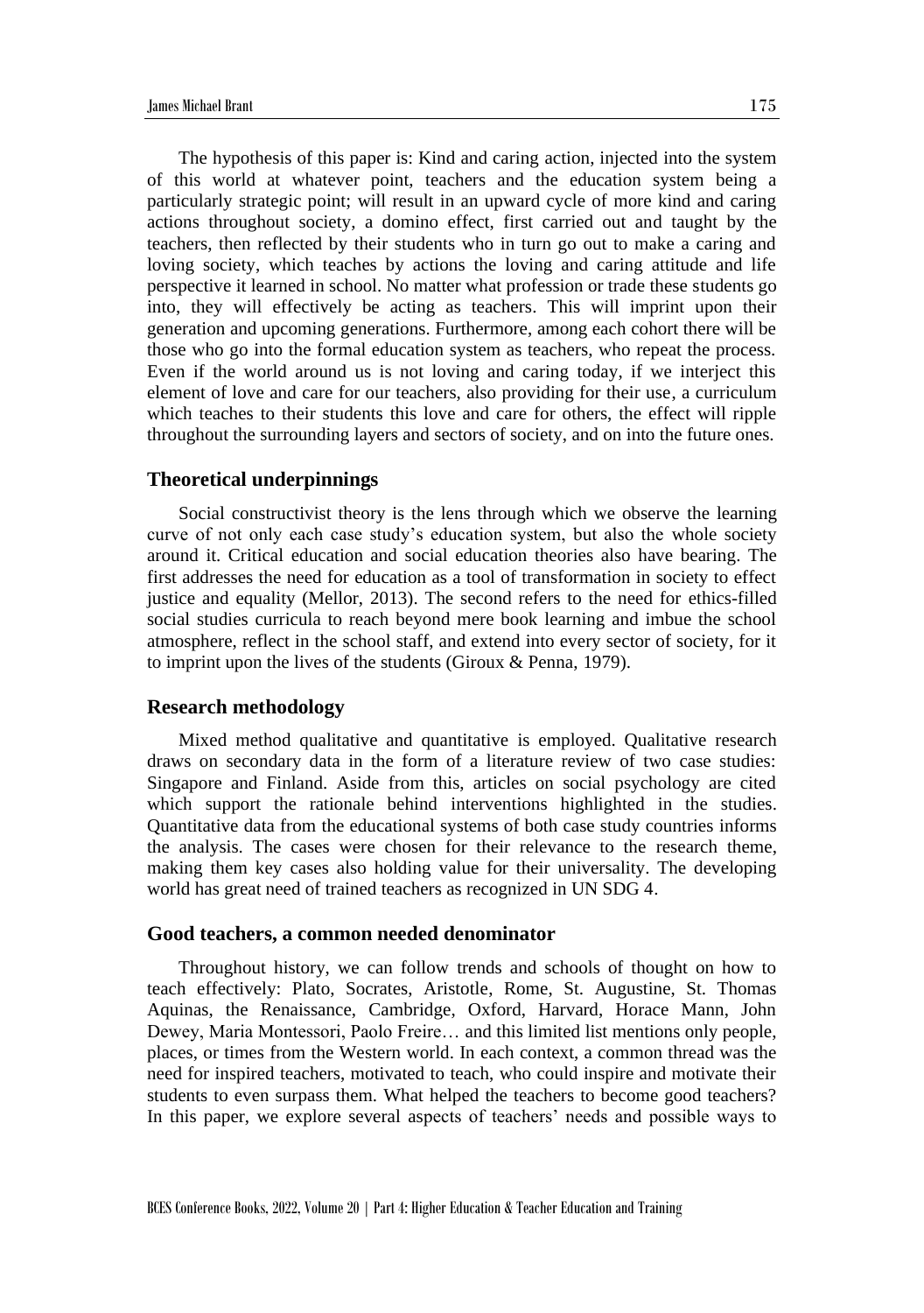satisfy those needs, in order to help teachers achieve their maximum performance. We will examine:

- 1. Inspiration and motivation;
- 2. Compensation and stability;
- 3. Preparation and ongoing development;
- 4. Recognition and advancement.

These four domains fit within Abraham Maslow's pyramidal taxonomy of human needs, compensation corresponding to physiological needs, and stability (as in job stability), also relating to safety.

*There are at least five sets of goals which we may call basic needs. These are briefly physiological, safety, love, esteem, and self-actualization. In addition, we are motivated by the desire to achieve or maintain the various conditions upon which these basic satisfactions rest and by certain more intellectual desires.* (Maslow, 2000, p. 3)

## **Inspiration and motivation**

Vision to see ahead and realize that what one does today will contribute to a better tomorrow drives some people to accomplishment. This corresponds to some of the higher levels of Maslow's pyramid of human psychological development. Conferences, networks, and support groups, can help to maintain that vision. When teachers see that their work can contribute to making a better society, they find motivation.

## **Preparation and ongoing development**

In order to put vision and ideals into practice, teachers need good job preparation. The foundation for a teacher's preparation is usually found in their teachers' university training (normal university), but it cannot stop there, or the teacher will be left behind by the ever advancing new trends and technology of the education profession. A contributing factor to motivation is confidence. Andrew Elliot and Carol Dweck report:

*A motivational analysis of competence must account for the ways in which individuals' behavior is energized… and directed… that competence is an inherent psychological need of the human being.* (Elliot & Dweck, 2005)

They go on to explain that competence-based motivation produces joy, pride, and self-esteem. When a person feels incompetent, motivation can take a drastic dive exhibited in sadness, shame, and anxiety.

#### **Compensation and job stability**

Teachers, like all other citizens of society, have material needs for both themselves and their families. If the teachers' job is poorly paid, they will be fighting an uphill battle, become discouraged and seek other, better paid professions. Closely linked to compensation is job stability. Some countries provide both a high compensation and great job stability for their teachers, the result being a highly effective teaching force and top ratings in PISA or other measuring instruments of educational system effectiveness (Sclafani, 2015, p. 1; Sahlberg, 2011, as cited in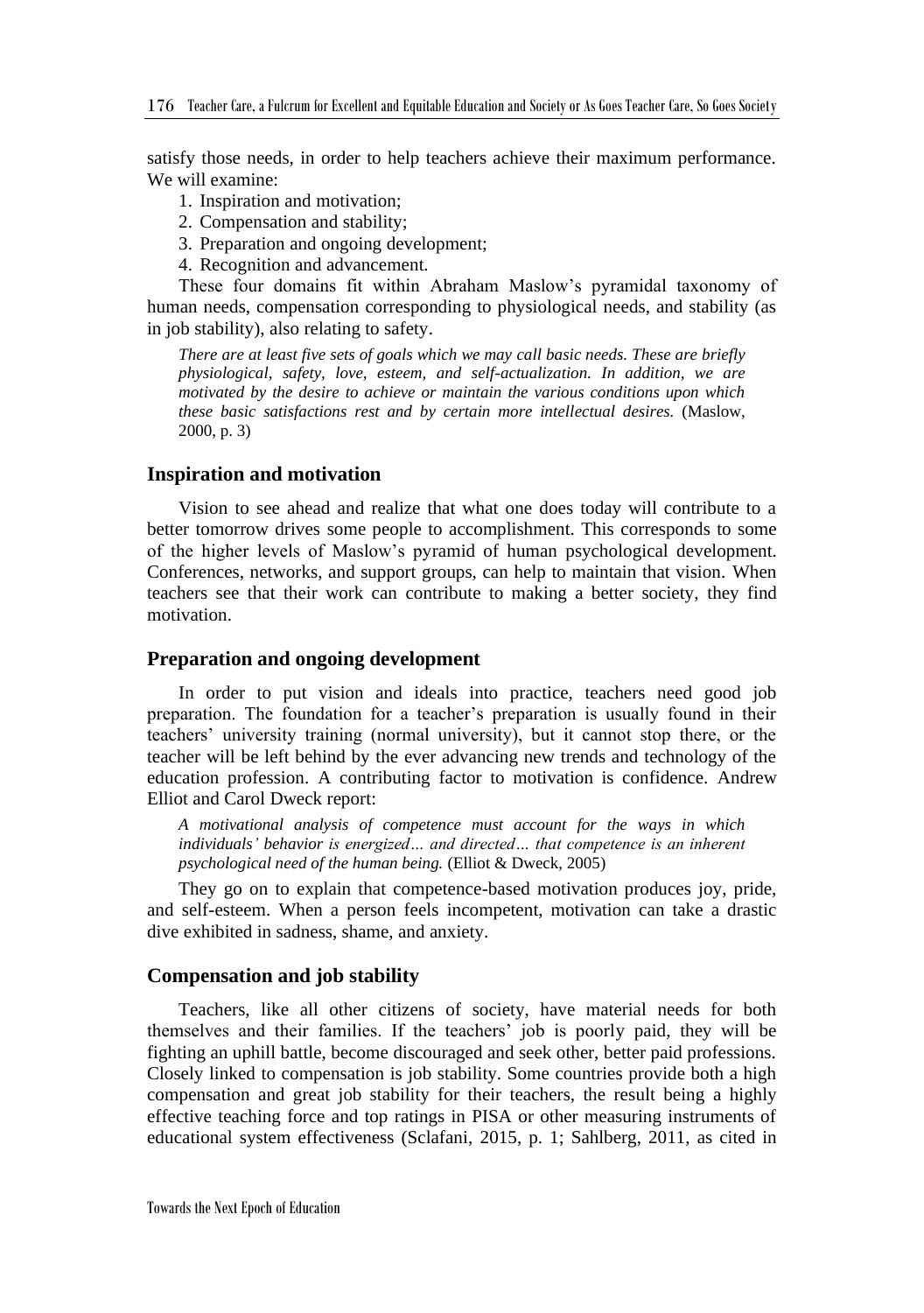Kager, 2013, p. 77). When teachers' salaries and school funding are dependent upon standardized test scores it is easy for a "teach to the test" mentality to set in. Sahlberg, one of the main engineers of the highly successful Finnish education reform, proposed that testing should be a part of the education process, but not affect teachers' salaries or school funding (Sahlberg, 2011, as cited in Kager, 2013, p. 77).

Compensation, although at a lower level on Maslow's pyramid of human needs, directly affects the higher level of inspiration, idealism, and altruism. Maslow explains:

*These basic goals are related to each other, being arranged in a hierarchy of prepotency. This means that the most prepotent goal will monopolize consciousness… but when a need is fairly well satisfied, the next prepotent ("higher") need emerges, in turn to dominate the conscious life and to serve as the center of organization of behavior…* (Maslow, 2000, p. 3)

If a teacher is poorly paid and cannot meet the needs of his or her family, those concerns will interfere with whatever idealism the teacher might have in teaching the students.

#### **Recognition and advancement**

Everyone needs to be recognized as a valuable part of his or her society, as illustrated in Maslow's pyramid, and in these examples:

#### *Singapore*

Singapore and Finland are prime examples of teachers being highly valued, but this recognition goes beyond words. In Singapore, teachers are among the highest paid professionals. The teaching job is so highly esteemed, even coveted, that it is difficult to enter the normal university and once the training is finished, because the job is one of the most highly paid, it is also highly respected. Opportunities for advancement are built into the system, so the job is not a stagnant or boring occupation. The result is a high level of education for Singapore.

*The quality of the teaching profession is the focus and result of the coherent, systemic education policy in Singapore. (It is) continually improving its policies for preparing, hiring, evaluating, compensating, mentoring, developing, and retaining its teachers.* (Sclafani, 2015, p. 1)

Since its independence in 1965, the average education level has risen from 3<sup>rd</sup> grade to a required minimum of 10 years of studies in 2015, catapulting it to the top rankings of global education (Hanushek & Woessmann, 2015, as cited in Sclafani, 2015, p. 1). According to a 2004 Singapore survey, the job of the teacher was considered more important than that of doctors or lawyers, as far as its contribution to society (Shanmugaratnam, 2005, as cited in Sclafani, 2015, p. 1).

# *Finland*

Finland also scores at the highest international level in education. In Finland, the teaching profession is highly regarded in society and thus entry into the profession is very demanding and competitive. Finnish teachers are trusted with a fair degree of professional autonomy, carrying the responsibility of local curriculum development. At the same time, they participate in a professional learning community of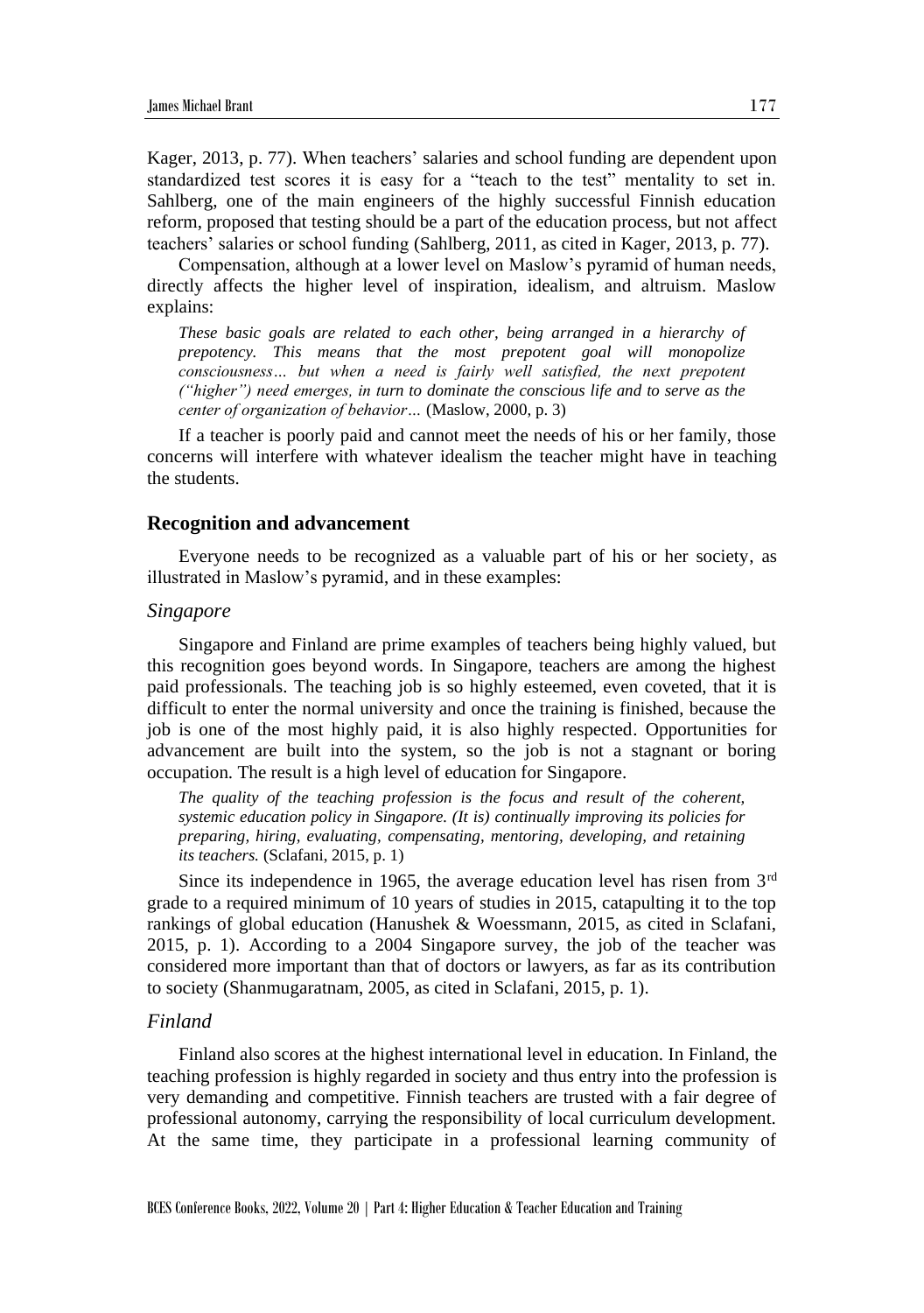colleagues to analyze and improve curricula. The combination of local school control and teachers' responsibility for interpreting and applying the national curriculum in a flexible way, allows for an effective customization of teaching and learning locally (Sahlberg, 2011, as cited in Kager, 2013, p. 77).

# **More than schooling, caring for people**

Finland has invested heavily in education: monetarily and legislatively. The country went from an agrarian economy to an industrial, to becoming a knowledge economy, with a highly educated population, enjoying a high quality of life in a harmonious society. The combination of a caring government, respect for private enterprise and the individual resulted in a strong teamwork which could make the best use of its assets, people always being the most important consideration (Jantti & Vartiainen, 2009).

Key factors in the country's trajectory have been:

- Strong emphasis on education;
- Emphasis on comprehensiveness and equality in education, regardless of age, financial status, locality of residence, sex, mother tongue;
- Long term investment, not expecting or requiring quick results;
- Considering competent teachers as the "starting point" for an effective education system;
- Strong central national guidance, yet respect for each locality's and school's autonomy;
- Flexible education which adapts quickly to the ever-changing needs of society.

All education in Finland is free, from pre-school to university, even doctoral levels. The quality of education is also uniform from area to area, city to city, neighborhood to neighborhood, enforced and supported by the local government of each area (Finnish National Board of Education, as cited in Gross-Loh, 2014). Krista Kiuru, Finland's Minister of Education has said: "Equal means that we support everyone and we're not going to waste anyone's skills" (Kiuru, 2014, p. 1). Teachers are instructed to give equal attention to students, but to particularly support those who need more help. This helps them to be sure that they can develop everyone's talents and potential, without overlooking anyone. Teachers also give instruction in many skills besides academics in order to offer a well-rounded education of life experience. Kids should learn the meaning of life, community skills, learn that they are needed, develop a good self-image, and know that it matters to take care of others (Kiuru, 2014, p. 2).

According to Hanele Cantell from the Department of Teacher Education, University of Helsinki, teachers are the ones trusted to assess the students in school, rather than a national uniform test. She also said that the country considers teachers to be the best experts for curriculum design, since they are the ones in daily contact with the students in the classroom and can see what is working and what isn't. Curriculum is not handed down from some disconnected ministry office (Cantell, 2016, p. 1).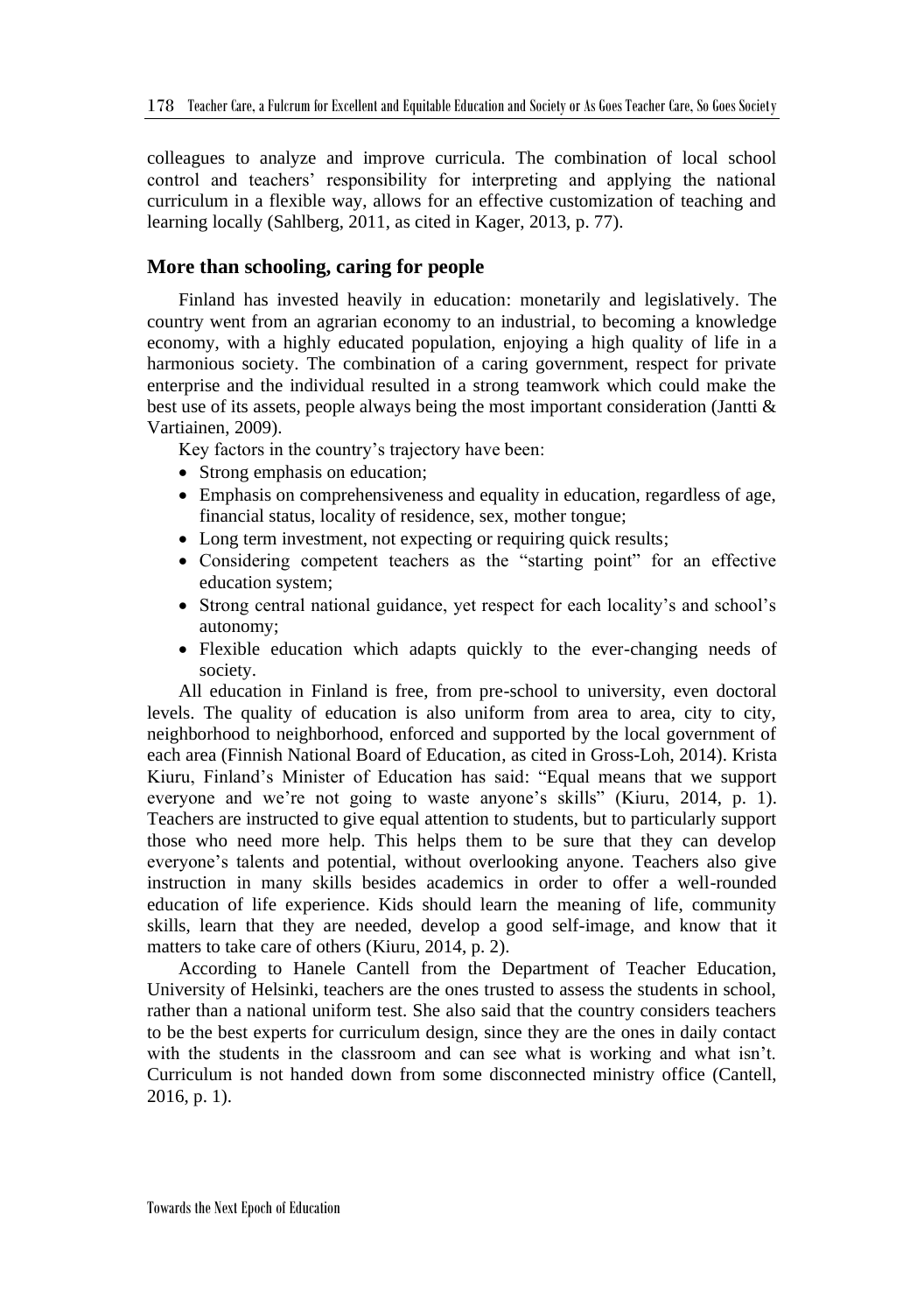# **Students' needs**

Students need, in some sense, the same things as teachers so that they also can give their best performance. If they are not treated as participants in the learning process, but simply talked down to by dissatisfied, disgruntled teachers in overburdened facilities, they will produce similar results.

*Human beings avoid being a nothing (rather than a something), a ludicrous figure regulated by others, being manipulated, unappreciated, given orders… an interchangeable man.* (Maslow, 2000, p. 55)

# **School of life not limited to the classroom**

If respect, care, and appreciation are shown to our students, they will be empowered to return it to society, but society must be an example of the ethics taught in the classroom, or if not, the classroom knowledge about ethics and morals becomes fictitious, even ludicrous and unbelievable.

*What excellence is this that manages to coexist with more than a billion inhabitants of the developing world who live in poverty, not to say misery? Not to mention the all but indifference with which it coexists with 'pockets of poverty' and misery in its own, developed body.* (Paolo Freire, 1994, *Pedagogy of Hope*, as cited in Darder, 2002, p. 1)

In a presentation at the World Forum for Comparative Education in Beijing, Professor Vinayagum Chinapah, long time UNESCO advisor and Chair of the Institute of International Education, Stockholm University, emphasized that to produce such a result as excellence and equity in education and society, education alone cannot solve a society's problems, but it must work hand in hand with social action. If not, education will be sterile in its effectiveness, serving merely as a rubber stamp of approval for the status quo rather than an agent of change and social progress (Chinapah, 2017). Curricula which provide students with opportunities to experience charitable social action are foundational to positive life education.

# **Critical evaluation**

Singapore in 1965 had a  $3<sup>rd</sup>$  grade average education level. Priority was put on education and teacher preparation. Teachers became respected, and highly paid. Today, Singapore's education level is one of the highest. Prioritization on education has helped to transform this renowned country.

Finland developed from primitive agrarian to an industrial and currently to a knowledge economy, highly valuing each citizen, as reflected in its educational, economic and political systems; social education in its truest sense: caring action, a model to replicate.

# **Conclusion**

Teachers and their care is a strategic fulcrum, or turning point, which can be leveraged in a society to lift it toward meaningful progress. If teachers are cared for and trusted, they will respond by passing this treatment on to their students, empowering them to pass it on to the world. Meanwhile, however, those students are also in the school of real life around them, and so it behooves our societies to